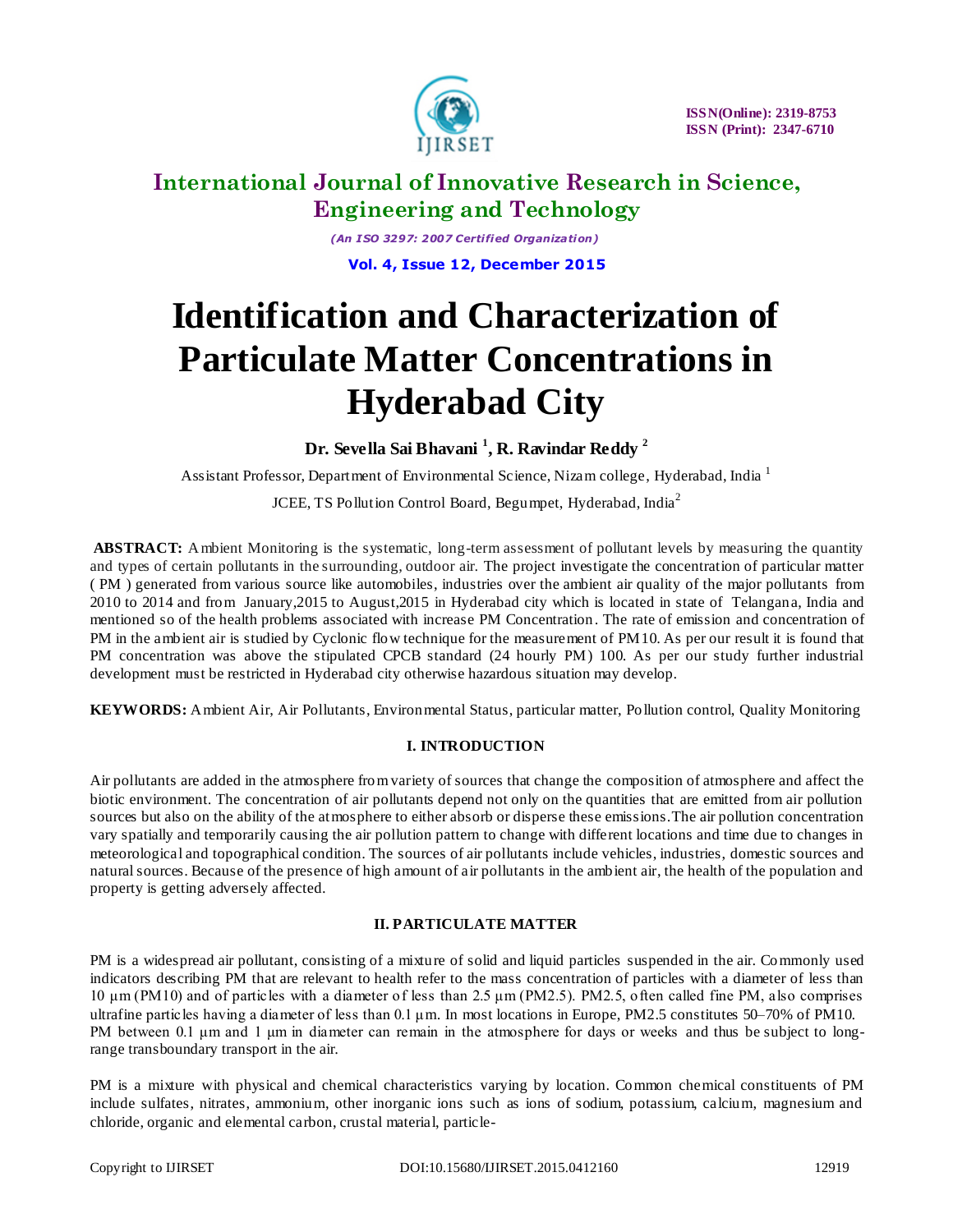

*(An I SO 3297: 2007 Certified Organization)*

### **Vol. 4, Issue 12, December 2015**

bound water, metals (including cadmium, copper, nickel, vanadium and zinc) and polycyclic aromatic hydrocarbons (PAH). In addition, biological components such as allergens and microbial compounds are found in PM.

#### **III**. **SOURECES OF PM**

Particles can either be directly emitted into the air (primary PM) or be formed in the atmosphere from gaseous precursors such as sulfur dioxide, oxides of nitrogen, ammonia and non-methane volatile organic compounds (secondary particles). Primary PM and the precursor gases can have both man-made (anthropogenic) and natural (non-anthropogenic) sources. Anthropogenic sources include combustion engines (both diesel and petrol), solid -fuel (coal, lignite, heavy oil and biomass) combustion for energy production in households and industry, other industrial activities (building, mining, manufacture of cement, ceramic and bricks, and smelting), and erosion of the pavement by road traffic and abrasion of brakes and tyres. Agriculture is the main source of ammonium. Secondary particles are formed in the air through chemical reactions of gaseous pollutants. They are products of atmospheric transformation of nitrogen oxides (mainly emitted by traffic and some industrial processes) and sulfur dioxide resulting from the combustion of sulfur-containing fuels. Secondary particles are mostly found in fine PM.

### **IV. AIR QUALITY MONITORING**

Ambient air quality monitoring is required to determine the existing quality of air,evaluation of the effectiveness of contro l programme and to identify areas in need of restoration and their prioritization. National Air Quality Monitoring Programme is described along with details on pollutants measured and their frequency. Guidelines for monitoring are made for carrying out ambient air quality monitoring under NAMP and description of the programme is essential as the monitoring is carried out to meet the objectives of NAMP.

### **Objectives of Air Quality Monitoring**

The major objectives for air quality monitoring are as below:

### **1. Background Data**

In order to generate background data, air quality monitoring is conducted to assess existing level of contamination and to asses possible effects of air contamination occurring in future.

### **2. Status and Trend Evaluation**

The objective is to determine air pollution status and trend information from any continuous air quality monitoring programme. The information is used to determine, whether pollution control strategies as advised by implementing authority are givingacceptable values that is lowering of pollution levels or new or additional con trol are required to achieve acceptable levels.

#### **3. Environment Expos ure Level Determination**

The air quality monitoring and survey concern itself with systematic study of considerable segment of environment to define inter-relationship of source of pollution ,atmospheric parameter and measurable manifestations in order to evaluate the character and magnitude of existing problem.

#### **4. Scavenging Behaviour of Environment**

To understand natural scavenging or cleansing process undergoing in the environment throug h pollution dilution, dispersion, wind movement, dry deposition, precipitation and chemical transformation of pollutants generated.

### **5. Air Quality Management**

To assess the present status to judge effectiveness of air pollution control strategies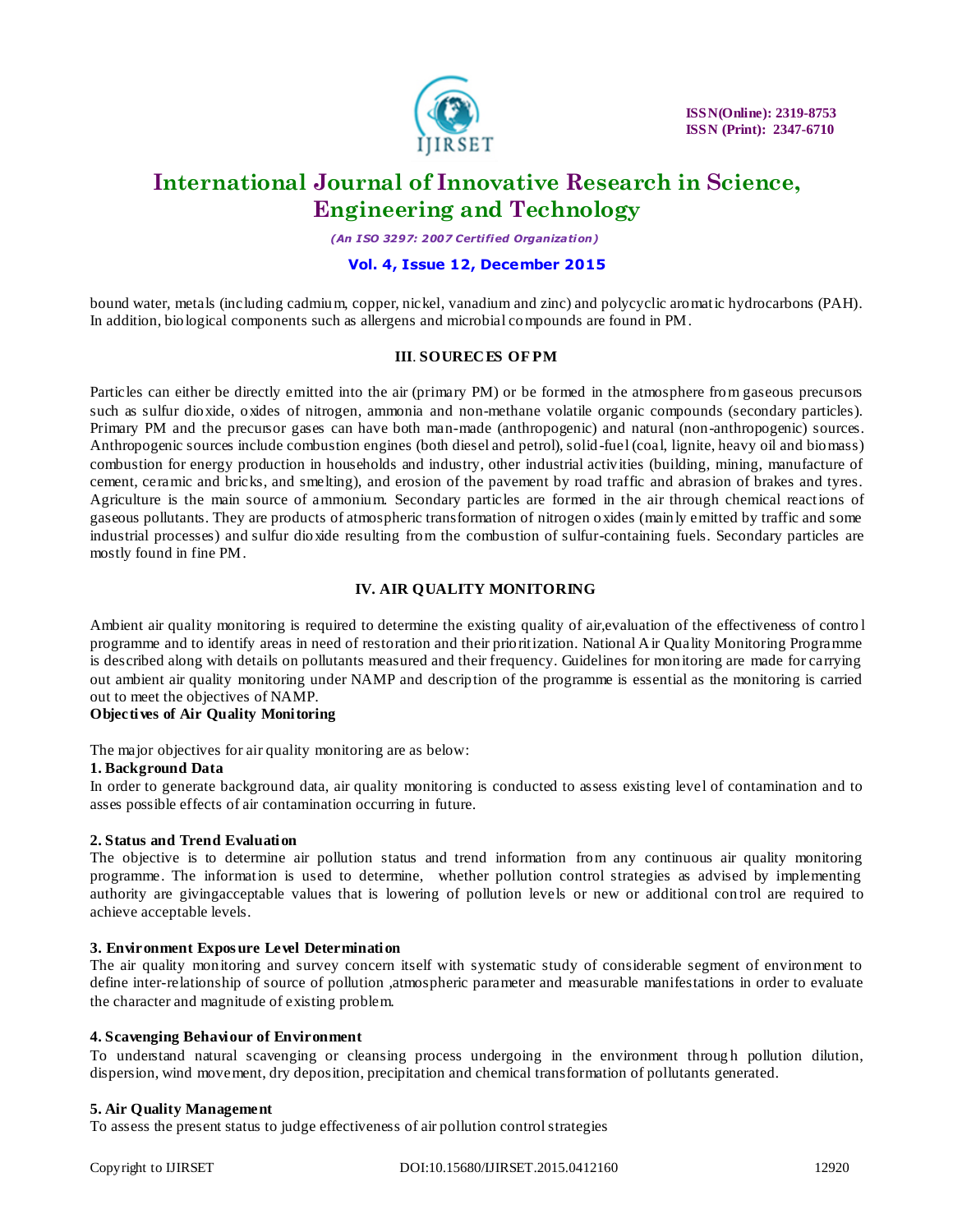

*(An I SO 3297: 2007 Certified Organization)*

### **Vol. 4, Issue 12, December 2015**

and long term management of air quality.

### **V. MEAS UREMENT METHOD FOR PM**

NAAQS states the measurement methods for various pollutants. These methods should be used for conducting ambient air quality measurements. Selecting the method amongthe various options depend u pon the resources available to sustain the measurement over a long time, detection limit of the methods, degree of skill required etc. Automatic analyzers are often costly and need skilled manpower to operate them. Measurement of pollutants by wet chemical methods is fairly simple. The detection limit of the method should be lower than the expected concentrations in an area.

#### **A. Measurement Of Respirable Sus pended Matter (PM10) By Cyclonic Flow Technique**

**1. Title:** Method for measurement of Respirable Suspended Particulate Matter (PM10) in ambient air (Cyclonic Flow Technique).

**2. Purpose:** The purpose is to lay down an uniform and reliable method for determination of PM10 (Particulate matter less than 10μm diameter) in ambient air.

**3. Principle:** Air is drawn through a size-selective inlet and through a 20.3 x 25.4 cm (8 x 10 in) filter at a flow rate which is typically 1132 L/min. Particles with aerodynamic diameter less than the cutpoint of the inlet are collected by the filter. The mass of these particles is determined by the difference in filter weights prior to and after sampling. The concentration of PM10 in the designated size range is calculated by dividing the weight gain of the filter by the volume of air sampled.

**4. Scope:** This method is applicable for measurement of PM10 in the ambient air.

**5. Calculation of PM10 in Ambient Air** (W**f** - W**i**) x 10**6**  $PM10 =$  -------------------V

**Where :**

 $PM10 = Mass concentration of particulate matter less than 10 micron$ diameter in μg/m**3** Wi= Initial weight of filter in g. W**f**= Final weight of filter in g.  $V = Vol$ ume of air sampled in m3  $106$  = Conversion of g to  $\mu$ g.

#### **VI. HEALTH EFFECTS OF PM**

PM10 and PM2.5 include inhalable particles that are small enough to penetrate the thoracic region of the respiratory system. The health effects of inhalable PM are well documented. They are due to exposure over both the short term (hours, days) and long term (months, years) and include:

•respiratory and cardiovascular morbidity, such as aggravation of asthma, respirator

symptoms and an increase in hospital admissions;

• mortality from cardiovascular and respiratory diseases and from lung cancer.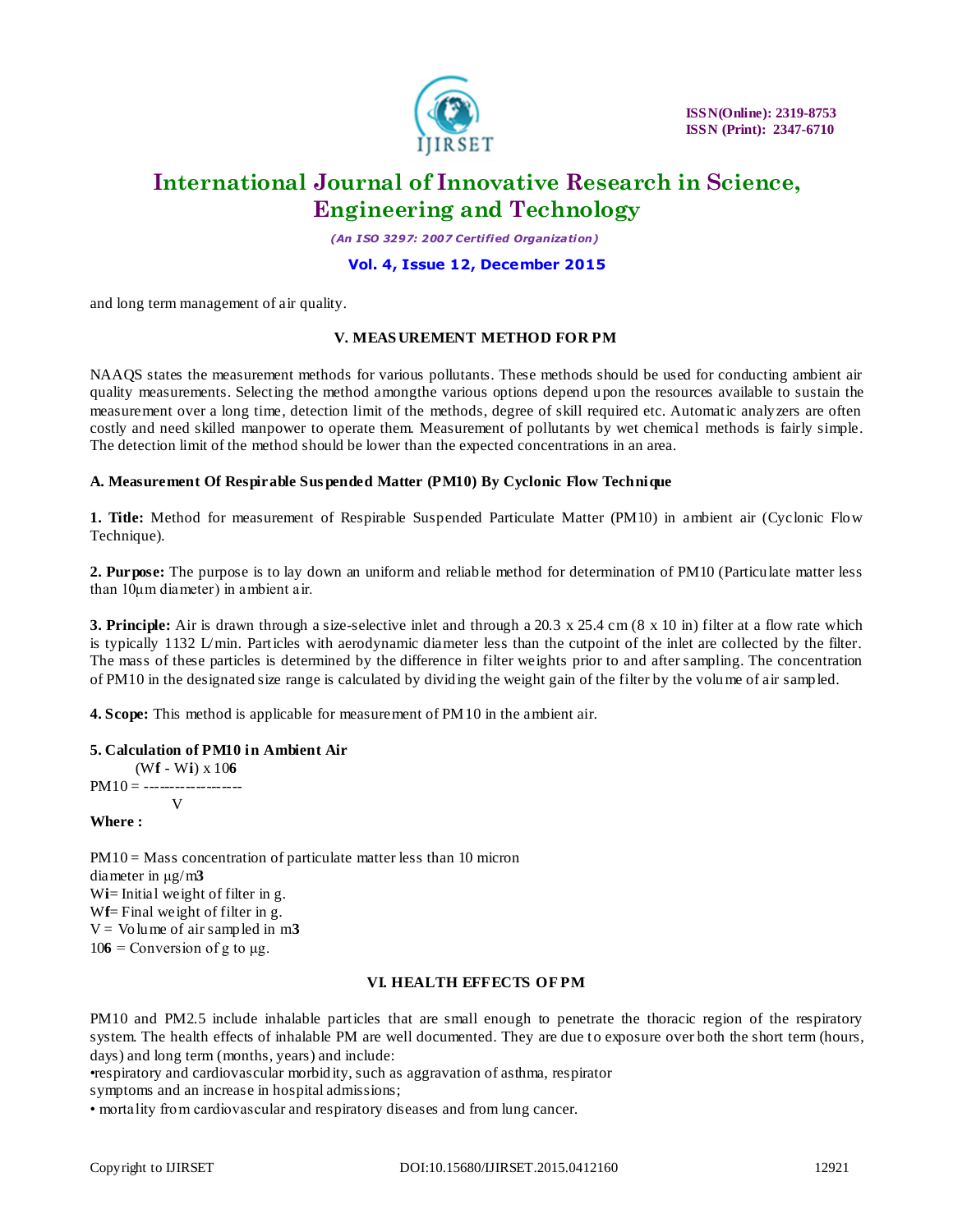

*(An I SO 3297: 2007 Certified Organization)*

**Vol. 4, Issue 12, December 2015**

### **VII. RES ULTS AND ANALYS IS**

**Table 1:** Mean PM concentrations in different years from 2010 to 2014 at different sites in Hyderabad city **PM10 Parameter (In µg/m3)/Year**

|                | $\mathbf{I}$ ivity I at atticure $\mathbf{I}$ in $\mathbf{\mu}$ g/in $\mathbf{J}$ if $\mathbf{I}$ is a set |      |      |      |      |      |  |  |  |  |
|----------------|------------------------------------------------------------------------------------------------------------|------|------|------|------|------|--|--|--|--|
| S              |                                                                                                            |      |      |      |      |      |  |  |  |  |
| NO.            | Location                                                                                                   | 2010 | 2011 | 2012 | 2013 | 2014 |  |  |  |  |
|                | Balanagar - CIDT office                                                                                    | 99   | 99   | 128  | 144  | 138  |  |  |  |  |
| 2              | Uppal - $M/s$ . Modern foods                                                                               | 89   | 96   | 108  | 90   | 99   |  |  |  |  |
| 3              | Jubilee Hills - Police Station                                                                             | 51   | 78   | 83   | 72   | 80   |  |  |  |  |
| $\overline{4}$ | Paradise - Water Works Pump<br>House                                                                       | 82   | 99   | 93   | 84   | 120  |  |  |  |  |
| 5              | Charminar - Bus Station                                                                                    | 78   | 105  | 110  | 94   | 110  |  |  |  |  |
| 6              | Jeedimetla<br>Jeedimetla Industrial Association<br>building                                                | 97   | 106  | 95   | 91   | 106  |  |  |  |  |
|                | Zoopark - Asst. Curator building                                                                           | 60   | 62   | 66   | 69   | 74   |  |  |  |  |

**Graph 1:** Pie chart representation of Mean PM concentrations in different years from 2010 to 2014 at different sites(from 1 to 7) in Hyderabad city



**Graph 2:** Line chart representation of Mean PM concentrations in different years from 2010 to 2014 at different sites(from 1 to 7) in Hyderabad city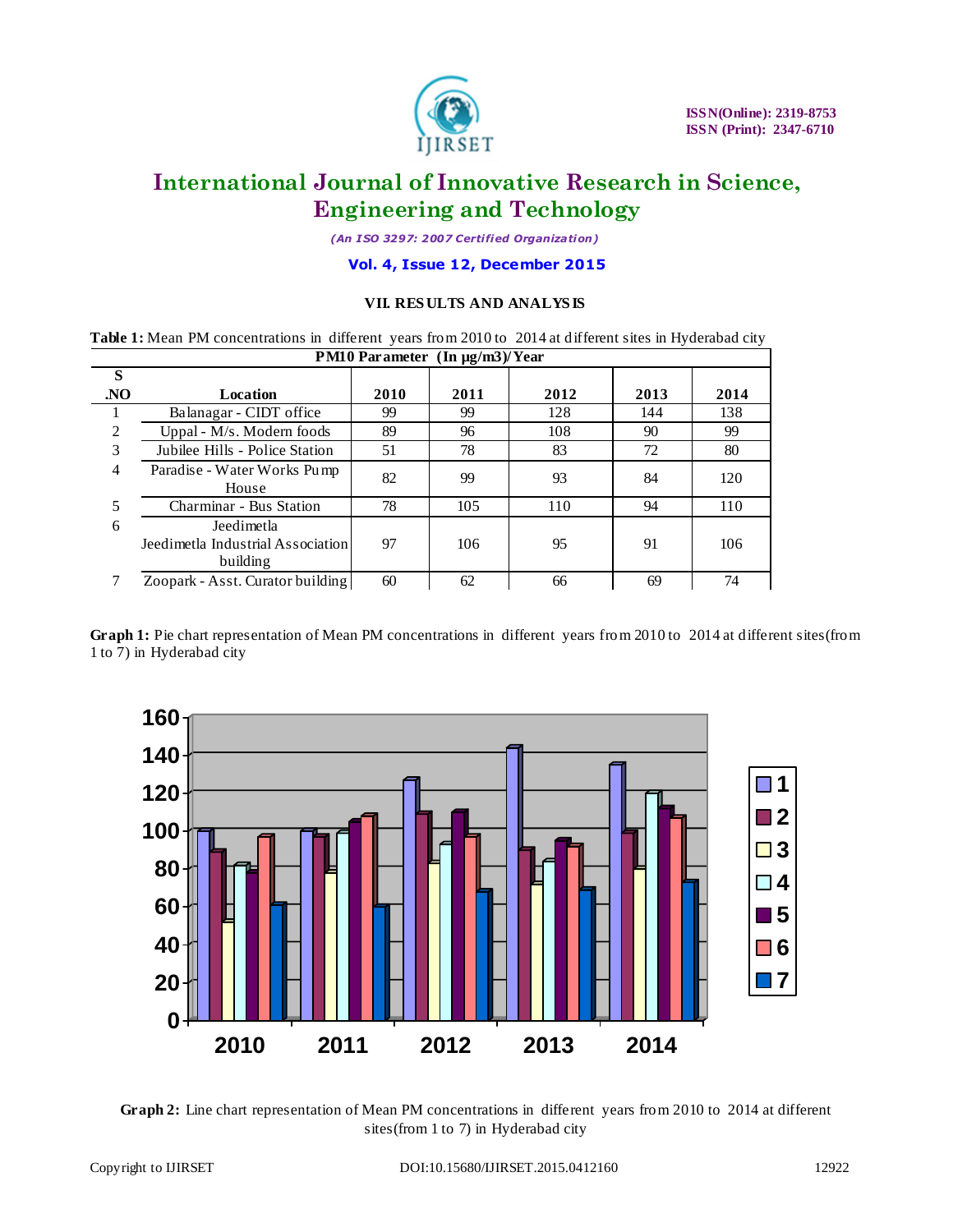

*(An I SO 3297: 2007 Certified Organization)*

**Vol. 4, Issue 12, December 2015**



**Table 2:** Mean PM concentrations in different months of the year 2015 at different sites in Hyderabad city

| S.                      | <b>NAMP Station Name</b>             | $Jan-15$ | $Feb-15$ | Mar- | Apr- | May- | Jun- | $Jul-15$ | Agu- |
|-------------------------|--------------------------------------|----------|----------|------|------|------|------|----------|------|
| No.                     |                                      |          |          | 15   | 15   | 15   | 15   |          | 15   |
|                         | Balanagar, CITD office               | 118      | 113      | 109  | 90   | 100  | 56   | 85       | 70   |
| $\mathbf{2}$            | Uppal, modern food Industry, IDA     | 111      | 111      | 100  | 94   | 99   | 59   | 66       | 61   |
| 3                       | <b>Jubille Hills, Police Station</b> | 104      | 92       | 121  | 74   | 110  | 67   | 69       | 56   |
| $\overline{\mathbf{4}}$ | Paradise, HMW & SB office            | 126      | 120      | 126  | 102  | 123  | 108  | 116      | 86   |
| 5                       | <b>Charminar, APSRTC Bus Station</b> | 160      | 139      | 132  | 93   | 118  | 72   | 91       | 88   |
| 6                       | Jeedimetla, Industrial Association   | 133      | 166      | 140  | 114  | 140  | 121  | 101      | 84   |
|                         | <b>Building</b>                      |          |          |      |      |      |      |          |      |
| 7                       | Zoopark, near Veterinary Hospital    | 94       | 91       | 90   | 69   | 80   | 57   | 56       | 61   |

Particulate matter (size less than 10 µm) (PM10) in µg/m3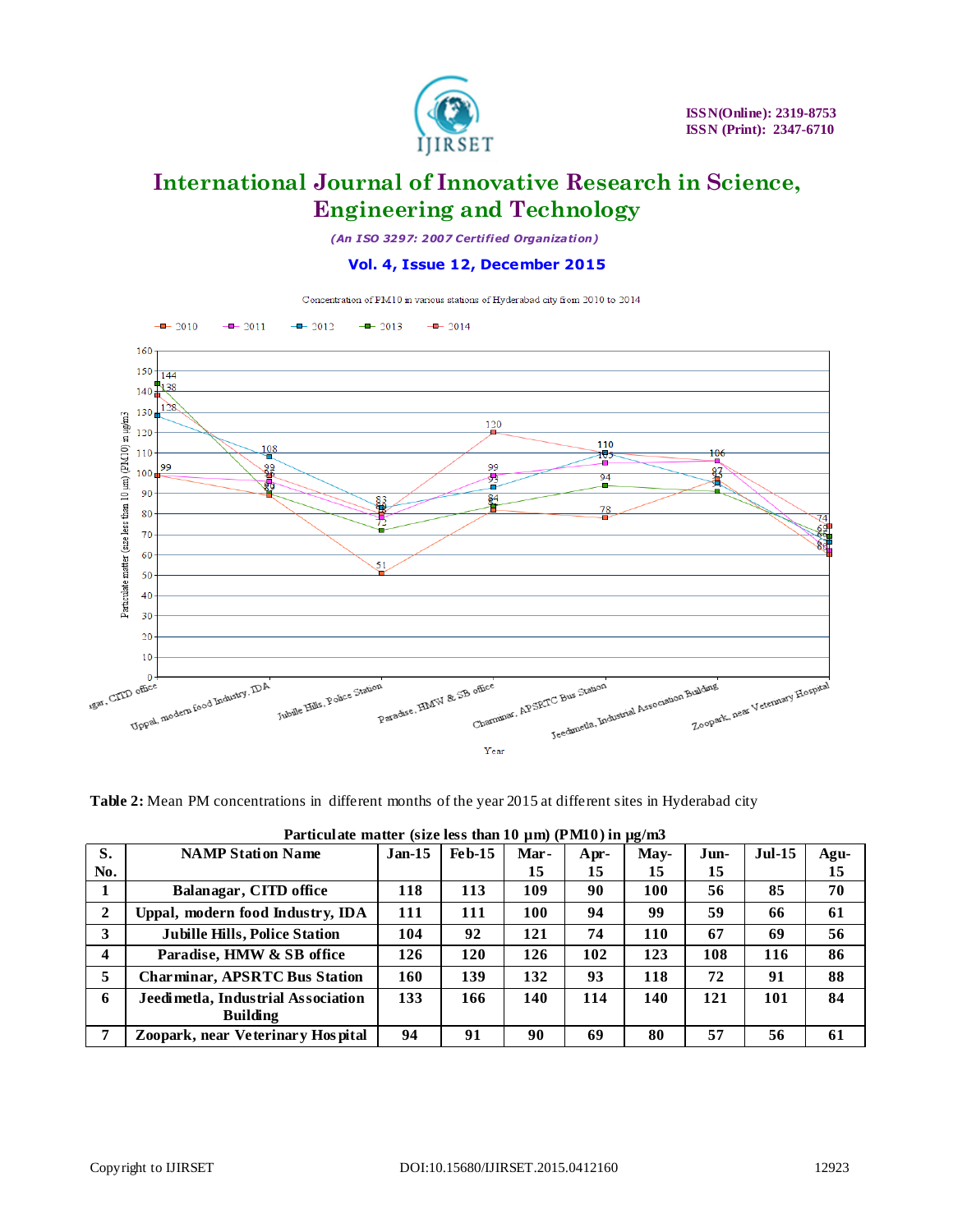

*(An I SO 3297: 2007 Certified Organization)*

**Vol. 4, Issue 12, December 2015**

**Graph 3:** Pie chart representation of Mean PM concentrations in different months of the year 2015 at different sites in Hyderabad city



**Graph 4:** Line chart representation of Mean PM concentrations in different months of the year 2015 at different sites in Hyderabad city